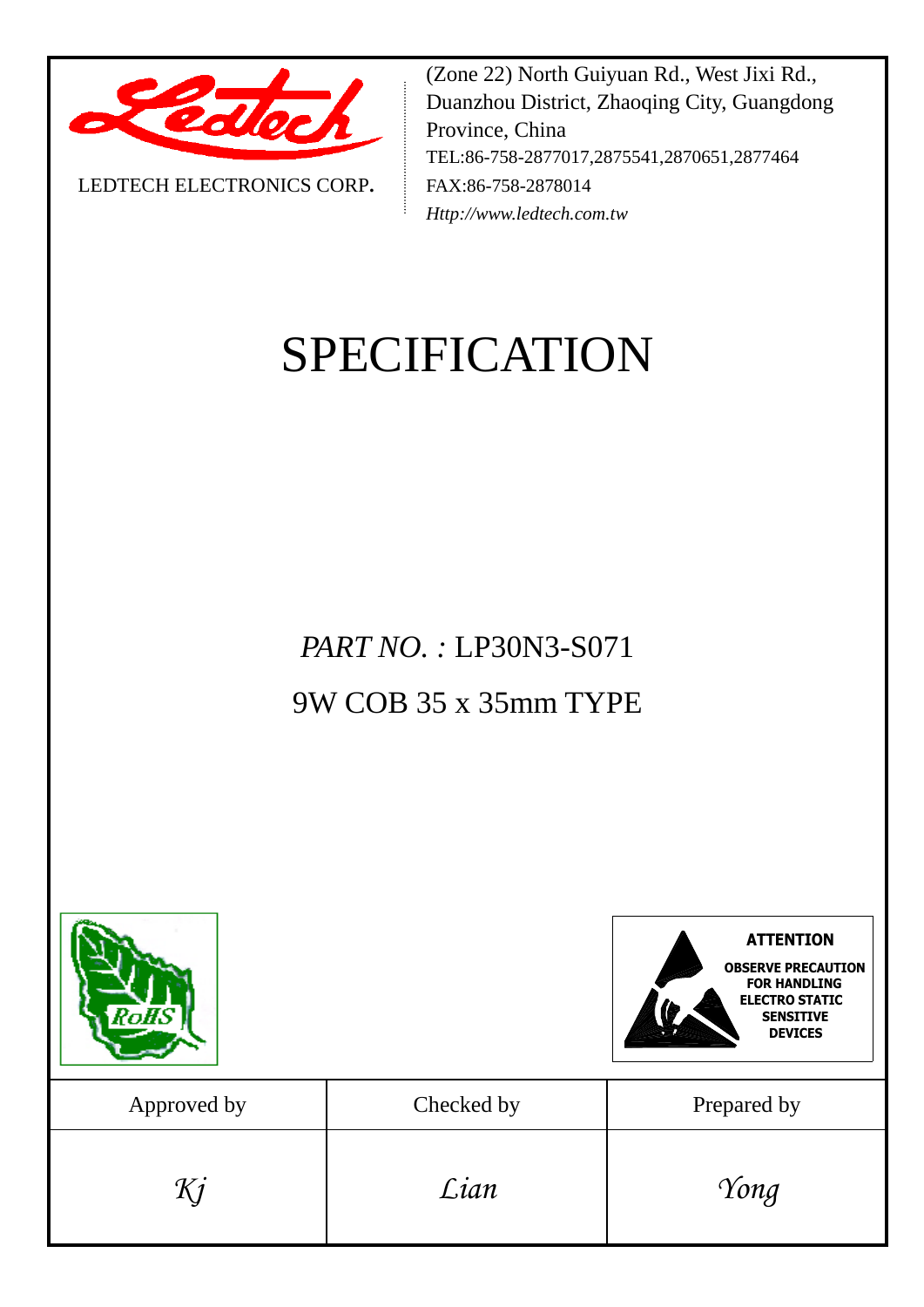



#### **Features**

- Pb-Free soldering application
- RoHS compliance
- Multi-Chip package
- High Reliability

# **Application**

- Bay-light module
- Indoor decorative lighting
- Illumination
- Automotive Application
- Architectural Lighting
- Indicator / Decoration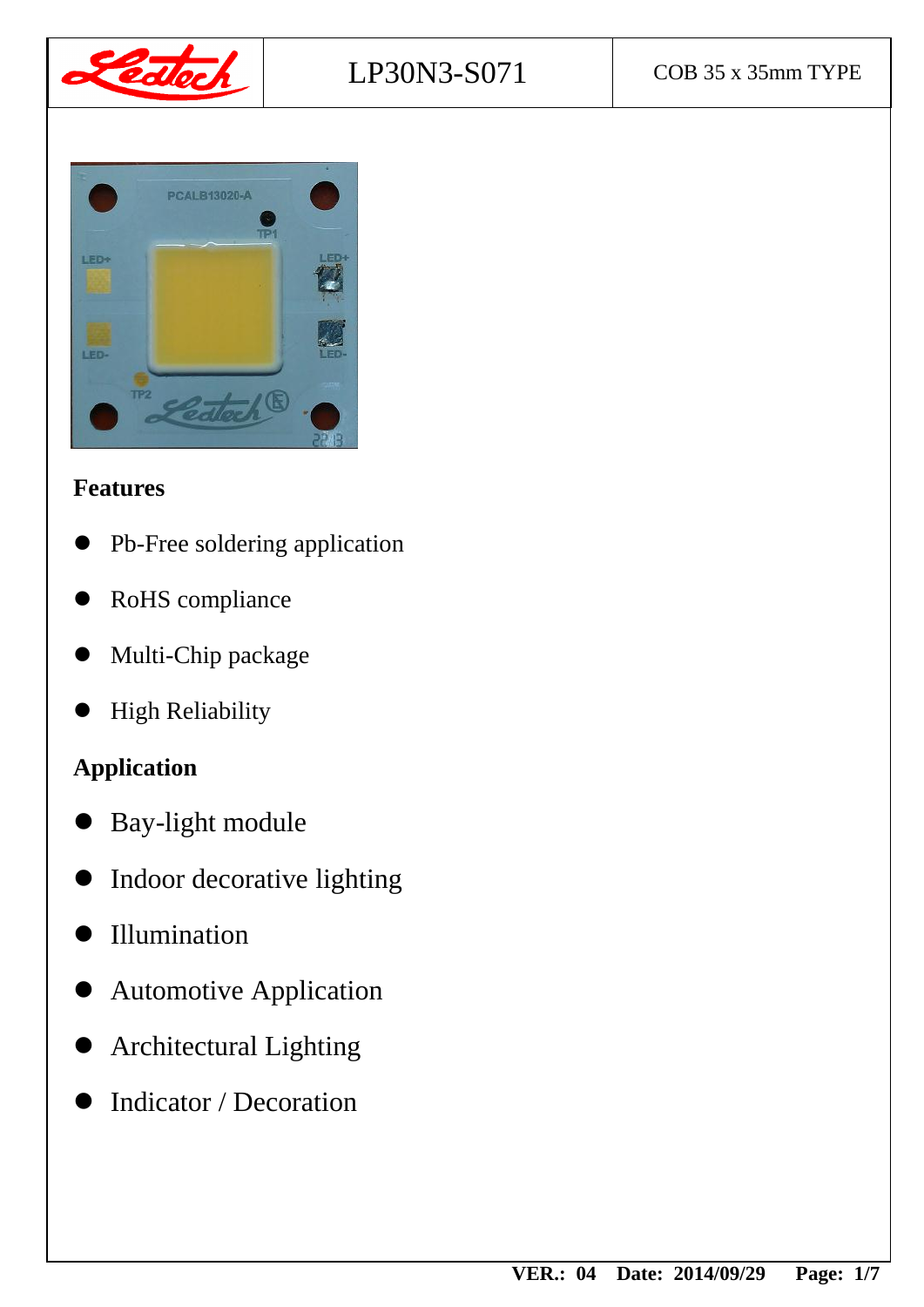

## **Package Dimensions**







#### **Notes:**

- 1. All dimensions are in mm.
- 2. Tolerance is ±0.5mm unless otherwise noted.
- 3. The specifications, characteristics and technical data described in the datasheet are subject to change without notice.
- 4. Epistar Chip inside

#### **Description**

|             | LED Chip  |                       |                        |
|-------------|-----------|-----------------------|------------------------|
| Part No.    | Material  | <b>Emitting Color</b> | Lens Color             |
| LP30N3-S071 | InGaN/GaN | Cool White            | <b>Yellow Diffused</b> |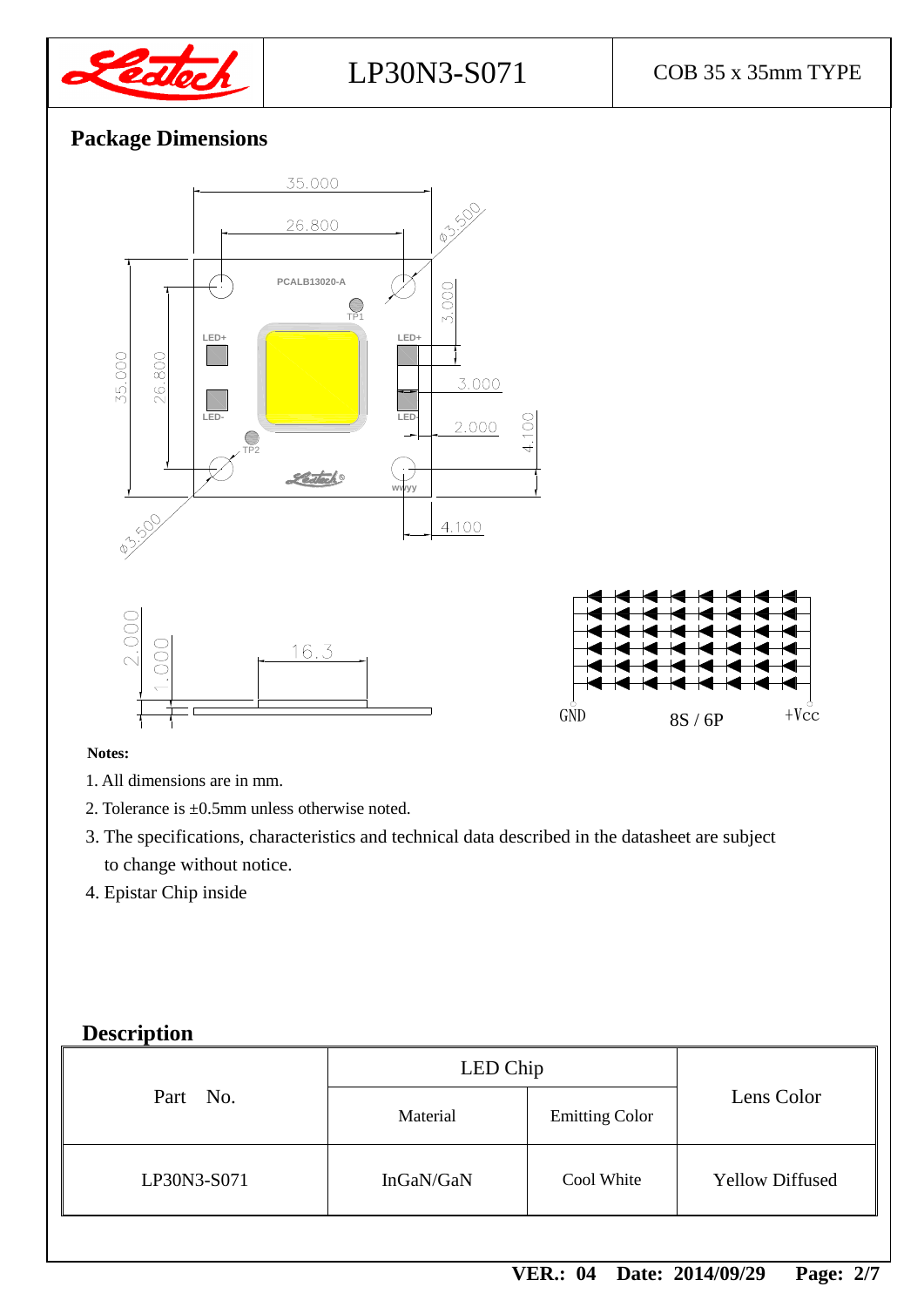

# **Absolute Maximum Ratings at Ta=25** ℃

| Parameter                                       | Symbol                | Rating                                         | Unit |
|-------------------------------------------------|-----------------------|------------------------------------------------|------|
| <b>Power Dissipation</b>                        | <b>P</b> <sub>D</sub> | 8.4                                            | W    |
| D.C. Forward Current                            | If                    | 350                                            | mA   |
| Peak Current(1/10Duty Cycle,0.1ms Pulse Width.) | If $(Peak)$           | 400                                            | mA   |
| <b>Operating Temperature Range</b>              | Topr.                 | $-40$ to $+100$                                |      |
| <b>Storage Temperature Range</b>                | Tstg.                 | $-40$ to $+100$                                |      |
| <b>Solder Heat Resistance</b>                   | <b>SHR</b>            | Hand Soldering: $300 \pm 5^{\circ}$ for 3 sec. |      |
| Electric Static Discharge Threshold (HBM)       | <b>ESD</b>            | 1000                                           |      |

# **Electrical and Optical Characteristics**:

| <b>Parameter</b>                            |                     |               |                  |      |        |      |              |
|---------------------------------------------|---------------------|---------------|------------------|------|--------|------|--------------|
|                                             |                     | <b>Symbol</b> | <b>Condition</b> | Min. | Typ.   | Max. | <b>Units</b> |
|                                             |                     |               |                  |      | 1060   |      |              |
| Luminous Flux                               | Rank L1             | $\Phi$ v      | $IF = 350mA$     | 970  | $-$    | 1150 | lm           |
|                                             | Rank L <sub>2</sub> |               |                  | 1150 | --     | 1300 |              |
| Forward voltage                             |                     |               | $IF = 350mA$     |      | 23.75  |      | V            |
|                                             | Rank V1             | <b>VF</b>     |                  | 23   | --     | 24.5 |              |
| <b>Correlated Colour Temperature</b>        |                     | <b>CCT</b>    | $IF = 350mA$     | 5500 | --     | 6000 | K            |
| CIE Chromaticity Coordinates: X Axis        |                     | X             | $IF = 350mA$     |      | 0.3268 |      |              |
| <b>CIE Chromaticity Coordinates: Y Axis</b> |                     | Y             | $IF = 350mA$     |      | 0.343  |      |              |
| <b>Reverse Current</b>                      |                     | $I_R$         | $Vr=5V$          | $ -$ | $-$    | 50   | $\mu$ A      |
| Color Renderig Index                        |                     | <b>CRI</b>    | $IF = 350mA$     | 72   | --     |      | Ra           |
| Viewing angle at 50% IV                     |                     | $2\theta$ 1/2 |                  | 120  |        | Deg. |              |

Notes:

1. The datas tested by IS tester.

2. Customer's special requirements are also welcome.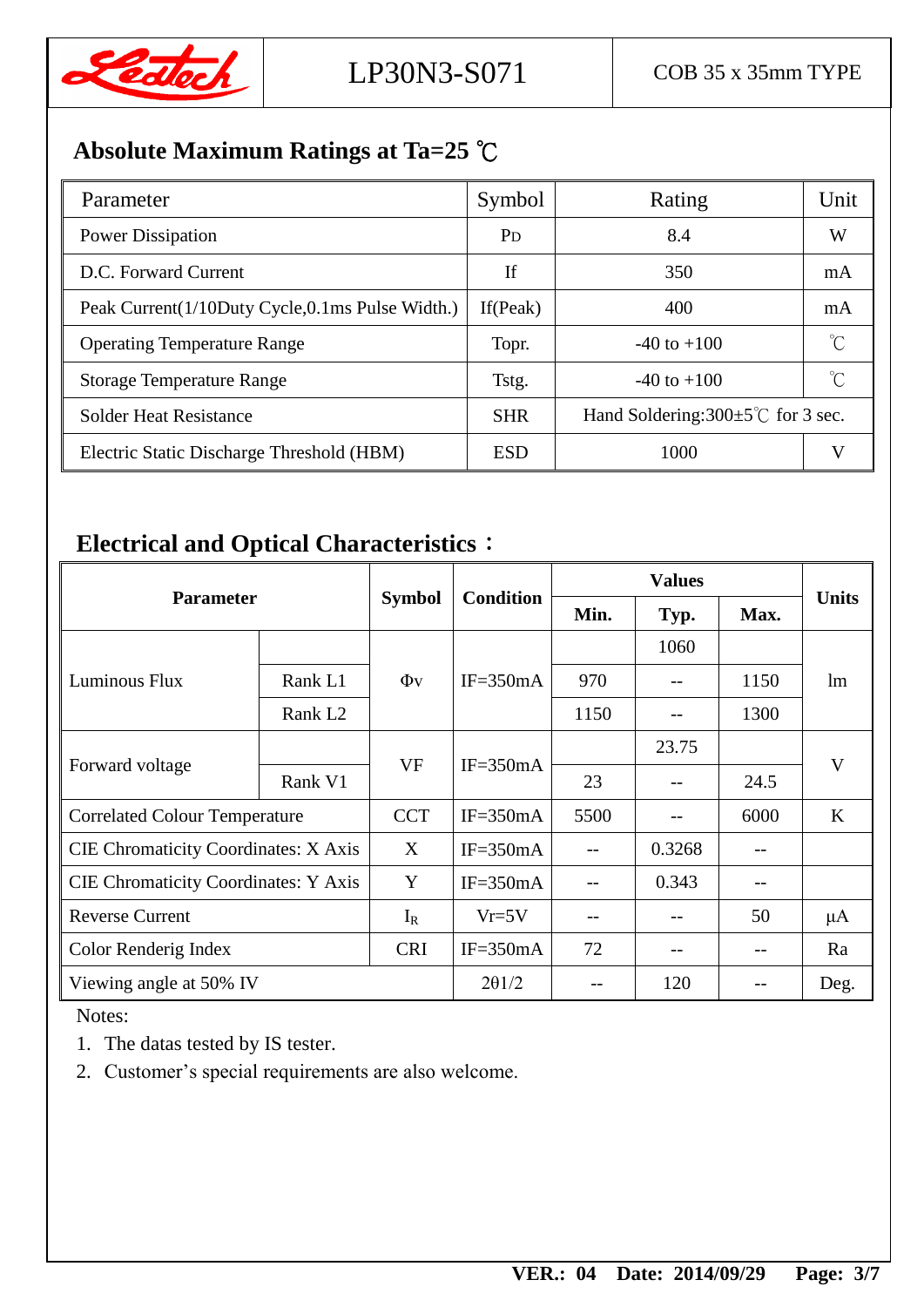

## **Chromaticity Coordinates Specifications for Bin Grading:**

COLOR RANKS (IF=350mA.Ta=25℃)

| <b>BIN</b>      |   |        | <b>RANK</b> |        |        | <b>BIN</b> | <b>RANK</b> |        |        |        |        |
|-----------------|---|--------|-------------|--------|--------|------------|-------------|--------|--------|--------|--------|
| WC <sub>6</sub> | X | 0.3264 | 0.3327      | 0.3324 | 0.3268 | WC7        | X           | 0.3268 | 0.3324 | 0.3324 | 0.3272 |
|                 |   | 0.3551 | 0.3650      | 0.3519 | 0.3430 |            | Y           | 0.3430 | 0.3519 | 0.3388 | 0.3305 |
| WD <sub>6</sub> | X | 0.3210 | 0.3264      | 0.3268 | 0.3218 | WD7        | X           | 0.3218 | 0.3268 | 0.3272 | 0.3227 |
|                 | Y | 0.3468 | 0.3551      | 0.3430 | 0.3353 |            | Y           | 0.3353 | 0.3430 | 0.3305 | 0.3233 |

Note: X.Y Tolerance each Bin limit is ± 0.01.

## **Chromaticity Coordinates & Bin grading diagram:**

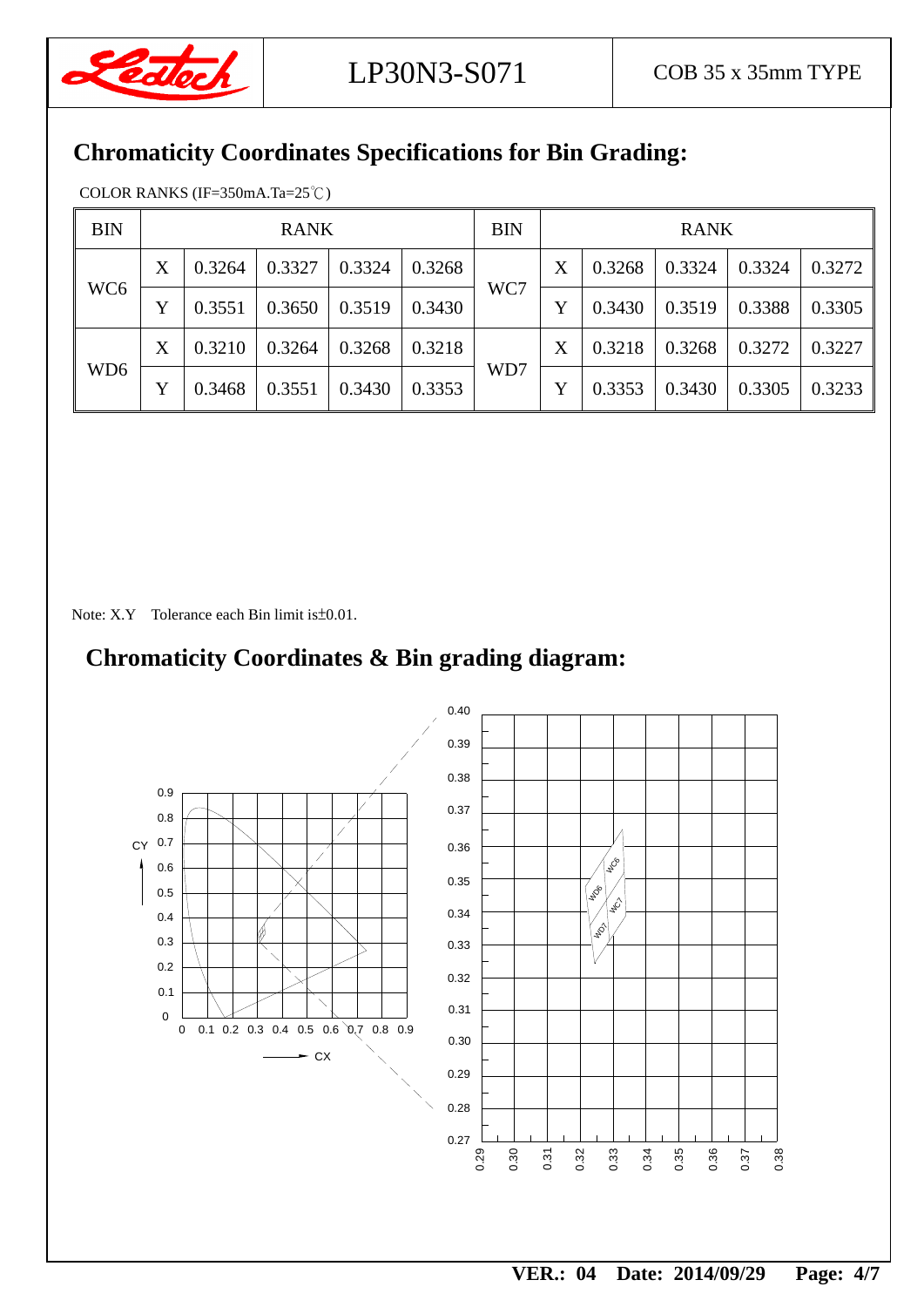

## **Typical Electrical/Optical Characteristic Curves**

#### **(25**℃ **Ambient Temperature Unless Otherwise Noted)**









Ambient Temperature VS. Forward Current Radiation Diagram



Forward Current VS. Applied Voltage Forward Current VS. Luminous Intensity

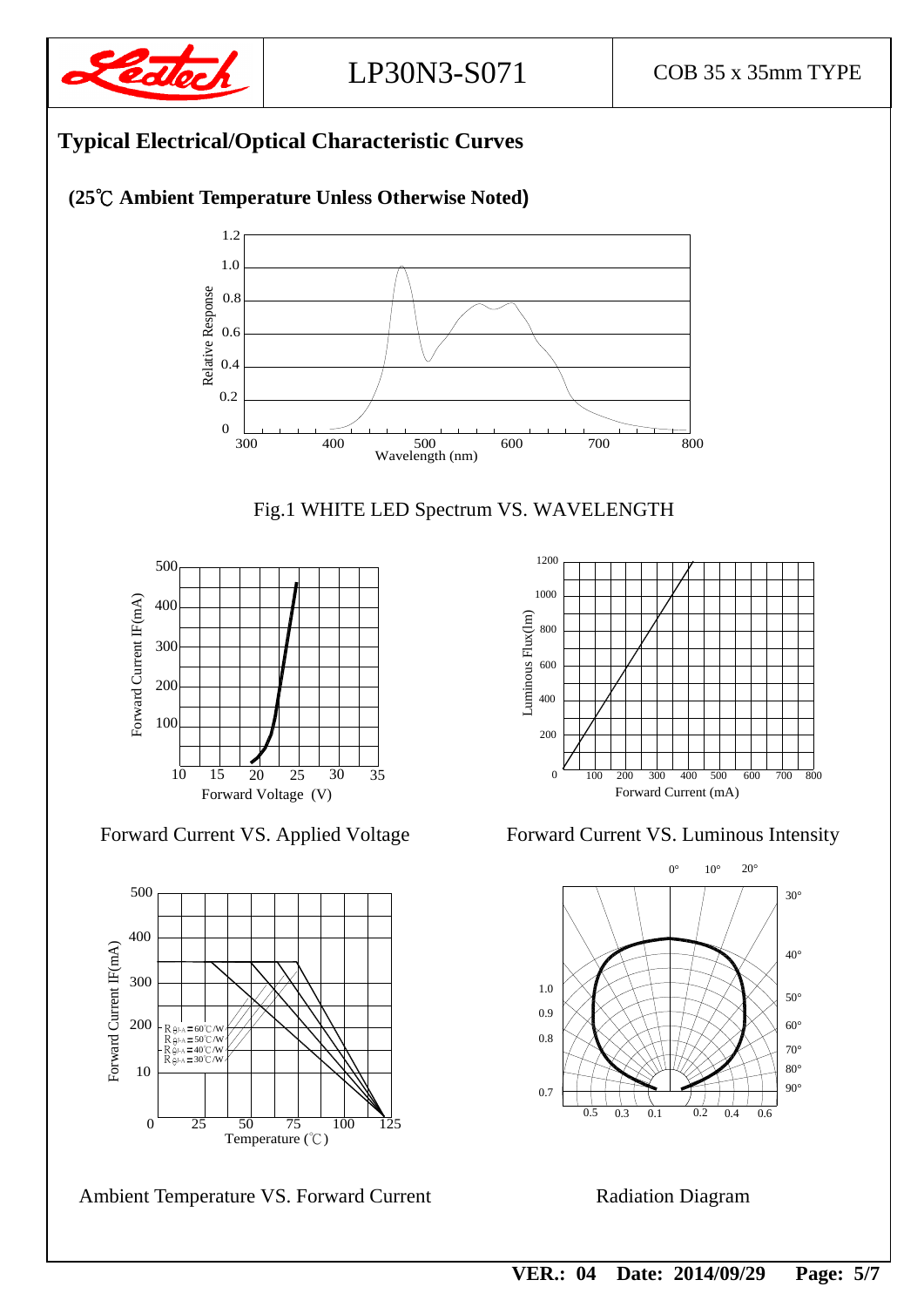

#### **Handling of Silicone Resin LEDs**

#### **Handling Indications**

**During processing, mechanical stress on the surface should be minimized as much as possible. Sharp objects of all types should not be used to pierce the sealing compound**



#### **Figure 1**

**In general, LEDs should only be handled from the side. By the way, this also applies to LEDs without a silicone sealant, since the surface can also become scratched.**



#### **Figure 2**

**When populating boards in SMT production, there are basically no restrictions regarding the form of the pick and place nozzle, except that mechanical pressure on the surface of the resin must be prevented. This is assured by choosing a pick and place nozzle which is larger than the LED's reflector area.**